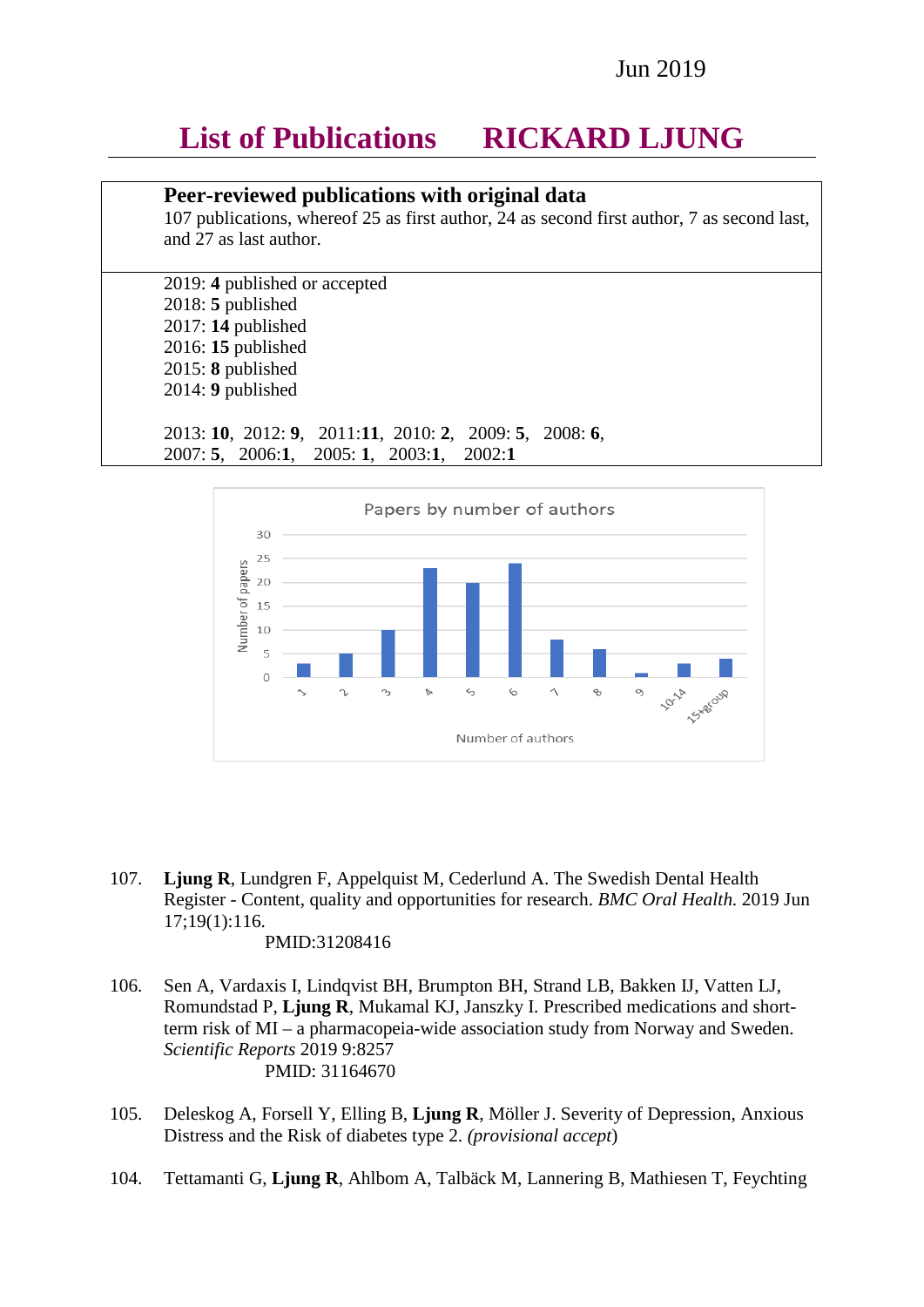M. Completeness of central nervous system tumor registration in the Swedish Cancer Register between 1990 and 2014. *Clinical Epidemiology* 2019 Jan 4;11:81-92 PMID: 30655707

- **2018** Kilander C, **Ljung R**, Lagergren J, Sadr-Azodi O. The population-based incidence and 103. mortality of biliary tract cancer in Sweden *Cancer Epidemiology*. 2018 Oct;56:14-20 PMID: 30025250
- 102. Barbulescu A, **Ljung R**, Oskarsson V, Lindblad M, Brooke HL. Oral metronidazole use and risk of acute pancreatitis: a population-based case-control study. *Clinical Epidemiology*. 2018 Oct 25;10:1573-1581 PMID: 30464637
- 101. Roos A, Sartipy U, **Ljung R**, Holzmann M. [Relation of Chronic Myocardial Injury](https://www-ncbi-nlm-nih-gov.proxy.kib.ki.se/pubmed/30314814)  [and Non-ST-Segment Elevation Myocardial Infarction to Mortality.](https://www-ncbi-nlm-nih-gov.proxy.kib.ki.se/pubmed/30314814) *Am J Cardiol*. 2018 Dec 15;122(12):1989-1995 PMID: 30314814
- 100. Berglind D, **Ljung R**, Tynelius P, Brooke HL. Cross-sectional and longitudinal associations of meeting 24-hour movement guidelines with overweight and obesity in preschool children. *Pediatric Obesity.* 2018 Jul;13(7):442-449 PMID:29385654
- 99. Jokinen J, Talbäck M, Feychting M, Ahlbom A, **Ljung R**. Life expectancy in suicide attempters. *Acta Psychiatr Scand*. 2018 Apr;137(4):287-295 PMID: 29238963
- **2017** 98. Deleskog A, Tettamanti G, Carlsson S, **Ljung R**, Feychting M, Brooke HL. Maternal diabetes during pregnancy and incidence of childhood cancer - A nationwide cohort study in Sweden from 1973 to 2010. *Clin Epidemiol*. 2017 Nov 30;9:633-642. doi: 10.2147/CLEP.S147188. eCollection 2017 PMID: 29238226
- 97. Brook HL, Talbäck M, Hörnblad J, Johansson LA, Ludvigsson JF, Druid H, Feychting M, **Ljung R**. The Swedish Cause of Death Register. *Eur J Epidemiol. 2017 Sep;32(9):765-773* PMID: 28983736
- 96. Roos A, Bandstein N, Lundbäck M, Hammarsten O, **Ljung R**, Holzmann MJ. High-Sensitivity Troponin T Levels and Long-term Mortality and Cardiovascular Outcomes in Patients with Chest Pain. *J Am Coll Cardiol. 2017 Oct 31;70(18):2226-2236* PMID: 29073949
- 95. Tao W, Wahlin K, Artama M, von Euler M, Konings P, **Ljung R**, Lynge E, Mattsson F, Ólafsdóttir GH, Pukkala E, Romundstad P, Tryggvadottir L, Lagergren J. Data Resource File: The Nordic Obesity Surgery Cohort (NordOSCo). *Int J Epidemiol. 2017 Oct 1;46(5):1367-1367g* PMID: 29040667
- 94. Bandstein N, Wikman A, **Ljung R**, Holzmann MJ. Survival and resource utilization in patients with chest pain evaluated with cardiac troponin T compared with highsensitivity cardiac troponin T. *Int J Cardiology* 2017 Oct 15;245:43-48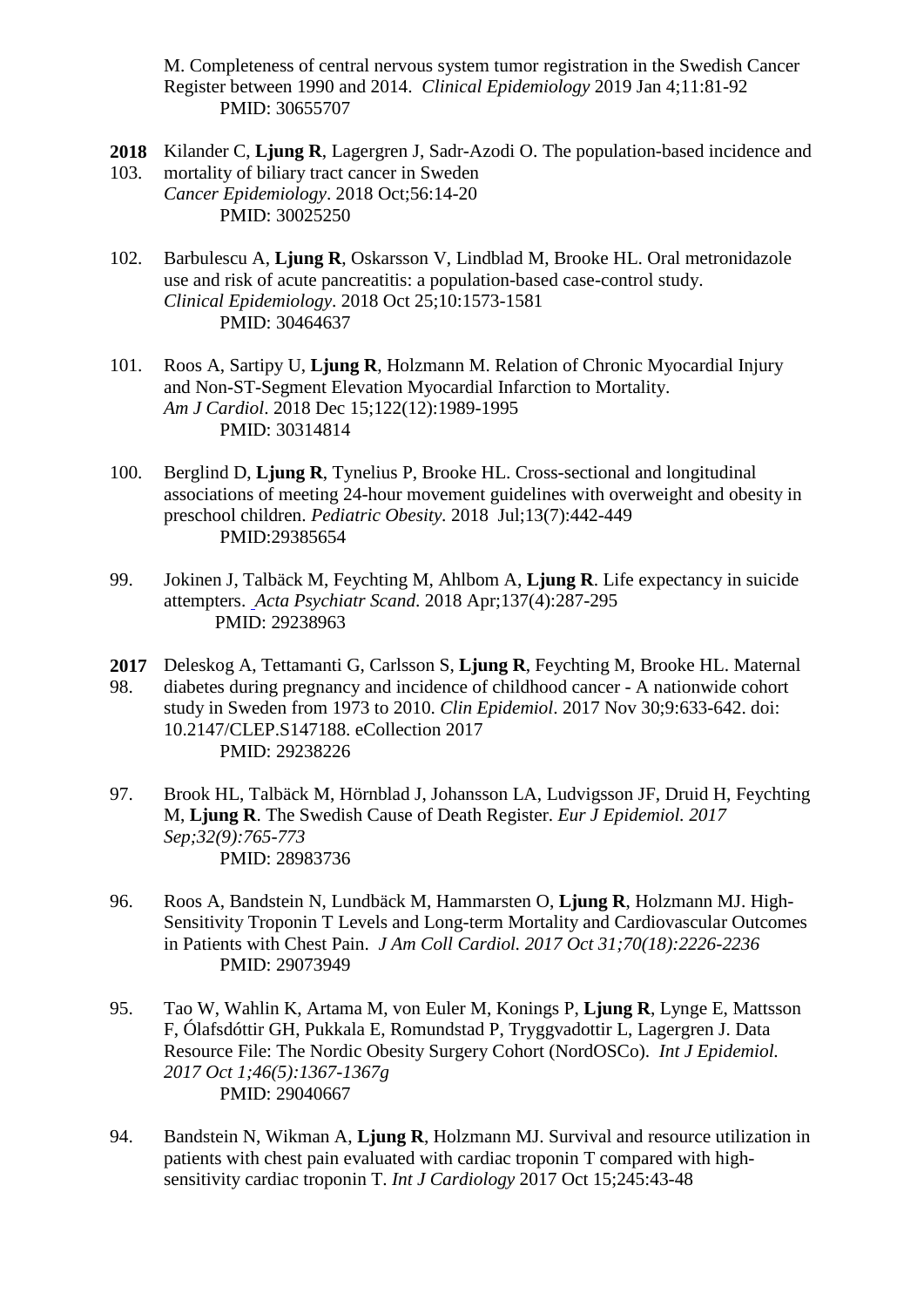- 93. Bandstein N, **Ljung R,** Lundbäck M, Johansson M, Holzmann MJ. Trends in Admission Rates for Chest Pain after the Introduction of High-Sensitivity Cardiac Troponin T. *Int J Cardiology* 2017 Aug 1;240:1-7. doi: 10.1016/j.ijcard.2017.04.028. Epub 2017 Apr 12. PMID: 28431769
- 92. Modig K, Berglund A, Talbäck M, **Ljung R**, Ahlbom A. Calculating incidence and prevalence of myocardial infarction. *Scand J Public Health* 2017 Jul;45(17\_suppl):5- 13

- 91. Brooke HL, Ringbäck Weitoft G, Talbäck M, Feychting M, **Ljung R**. Adult children's socioeconomic resources and mothers' survival after a breast cancer diagnosis; a Swedish population-based cohort study. *BMJ Open* 2017 Mar 30;7(3):e014968 PMID: 28363931
- 90. Brooke HL, Talbäck M, Feychting M, **Ljung R**. Methodological choices affect cancer incidence rates. *Popul Health Metr.* 2017 Jan 19;15(1):2 PMID: 28103940
- 89. Takami-Lageborn C, **Ljung R**, Vaez M, Dahlin M. Ongoing university studies and the risk of suicide. A register-based nationwide cohort study of 5 million young and middle-aged individuals in Sweden, 1993-2011. *BMJ Open* 2017 Mar 30;7(3):e014264 PMID: 28363927
- 88. Bexelius TS, **Ljung R**, Mattsson F, Lu Y, Lindblad M. Angiotensin II receptor blockers and risk of acute pancreatitis - a population based case-control study in Sweden. *BMC Gastroenterology* 2017 Mar 7;17(1):36 PMID: 28270103
- 87. Roos A, Hellgren A, Raftnia F, Hammarsten O, **Ljung R**, Carlsson AC, Holzmann MJ. Investigations, Findings and Follow-Up in Patients with Chest Pain and Elevated High-Sensitivity Cardiac Troponin T Levels but No Myocardial Infarction. *Int J Cardiology* 2017 Apr 1;232:111-116 PMID: 28082096
- 86. Jakobsson GL, Sternegård E, Olén O, Myrelid P, **Ljung R**, Strid H, Halfvarson J, Ludvigsson JF. Validating inflammatory bowel disease (IBD) in the Swedish National Patient Register and the Swedish Quality Register for IBD (SWIBREG). *Scand J Gastroenterol.* 2017 Feb;52(2):216-221 PMID: 27797278
- 85. Rück C, Larsson J, Mataix-Cols D, **Ljung R**. Capsulotomy patients with Obsessivecompulsive disorder - A register-based population-based cohort with 13 to 43 year follow-up. *BMJ Open* 2017 Jun 6;7(5):e013133. doi: 10.1136/bmjopen-2016-013133. PMID: 28588105
- **2016** 84. **PEDAGOGICAL PAPER:** Brooke H, Holzmann MJ, Olén O, Talbäck M, Feychting M, Berglund A, Ludvigsson JF, **Ljung R**. Enhancing evidence based medicine: Twelve tips for conducting register-based research. *MedEdPublish 2016* Aug 24. [www.mededpublish.org/manuscripts/510](http://www.mededpublish.org/manuscripts/510)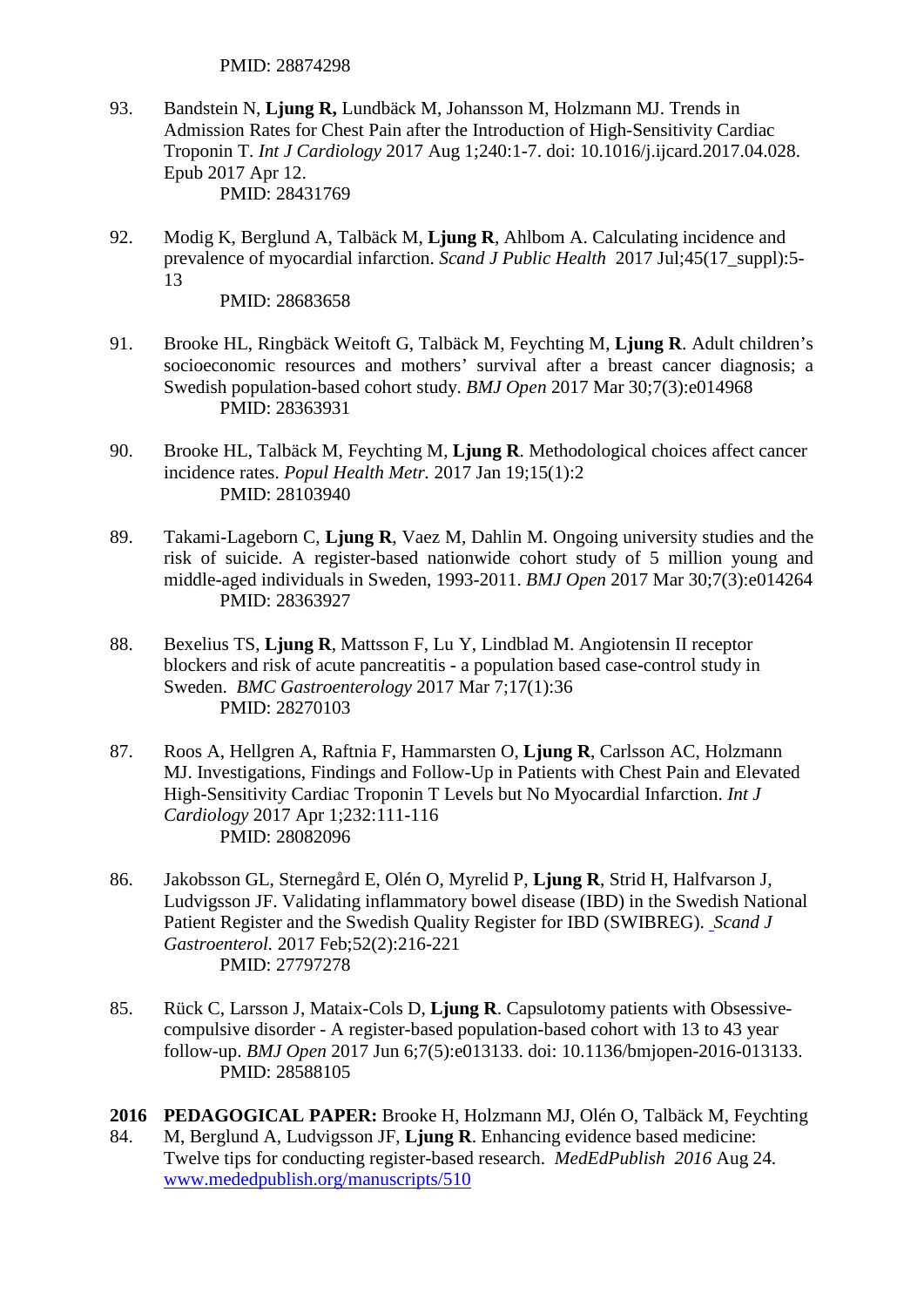- 83. **Ljung R**, Ljung H, Ljung H. Is it worth 10 million working hours to have your toilet paper folded? *J Occup Med Toxicol*. 2016 Dec 12;11:38 PMID: 27999609
- 82. Dan Razavi, Mats Lindblad, Tomas S Bexelius Viktor Oskarsson, Omid Sadr-Azodi, **R Ljung**. Polypharmacy and risk of acute pancreatitis. *Pharmacoepidemiol Drug Saf.*  2016 Nov;25(11):1337-1341 PMID:27651204
- 81. Bexelius TS, **Ljung R**, Rodriguez LAG. Type 2 diabetes, high blood pressure and acute pancreatitis. *Hepatobiliary Pancreat Dis Int*. 2016 Aug;15(4):443-5 PMID:27498587
- 80. Isomura K, Nordsletten AE, Rück C, Boman M, **Ljung R**, Norrby C, Larsson H, Mataix-Cols D. Pharmacoepidemiology of Obsessive-Compulsive Disorder. *Eur Neuropsychopharmacol*. 2016 Apr;26(4):693-704 PMID:26922101
- 79. Khanolkar A, **Ljung R**, Talbäck M, Brooke H, Carlsson S, Mathiesen T, Feychting M. Socioeconomic position and the risk of brain tumour – a Swedish national populationbased cohort study. *J Epidemiol Community Health* 2016;70:1222-1228 PMID:27325866
- 78. Brooke HL, Talbäck M, Martling A, Feychting M, **Ljung R**. Socioeconomic position and incidence of colorectal cancer in the Swedish population. *Cancer Epidemiology* 2016 Jan 13;40:188-195. PMID: 26773279
- 77. Kilander C, Mattsson F, Lu Y, **Ljung R**, Lagergren J, Sadr-Azodi O. Exogenous estrogen and the risk of biliary tract cancer – a population-based study in a cohort of Swedish men treated for prostate cancer. *Acta Oncologica* 2016 May 13:1-5 PMID: 27173637
- 76. Ludvigsson JF, Autio G, Almqvist C, Edstedt-Bonamy AK, **Ljung R**, Michaelsson K, Neovius M, Stephansson O, Ye W. Registers of the Swedish Total Population and their use in medical research. *Eur J Epidemiol*. 2016 Feb;31(2):125-36 PMID: 26769609
- 75. Tettamanti G, **Ljung R**, Mathiesen T, Schwartzbaum J, Feychting M. Birth Size Characteristics and Risk of Brain Tumors in Early Adulthood: Results from a Swedish Cohort Study. *Cancer Epidemiol Biomarkers Prev*. 2016 Apr;25(4):678-85 PMID: 26823476
- 74. Carstensen B, Read S, Friis S, Sund R, Keskimäki I, Svensson AM, **Ljung R,** Wild S, Kerssens J, Harding JL, Magliano DJ, Gudbjornsdottir S. Cancer incidence in people with type 1 diabetes: A 5-country study with 3.7 million person-years of follow-up. *Diabetologia*. 2016 May;59(5):980-8 PMID: [26924393](http://www.ncbi.nlm.nih.gov/pubmed/26924393)
- 73. Sköldberg F, Svensson T, Olén O, Hjern F, Schmidt PT, **Ljung R**. A population-based case-control study on statin exposure and risk for acute diverticular disease. Scand J Gastroenterol. 2016 Feb;51(2):203-10.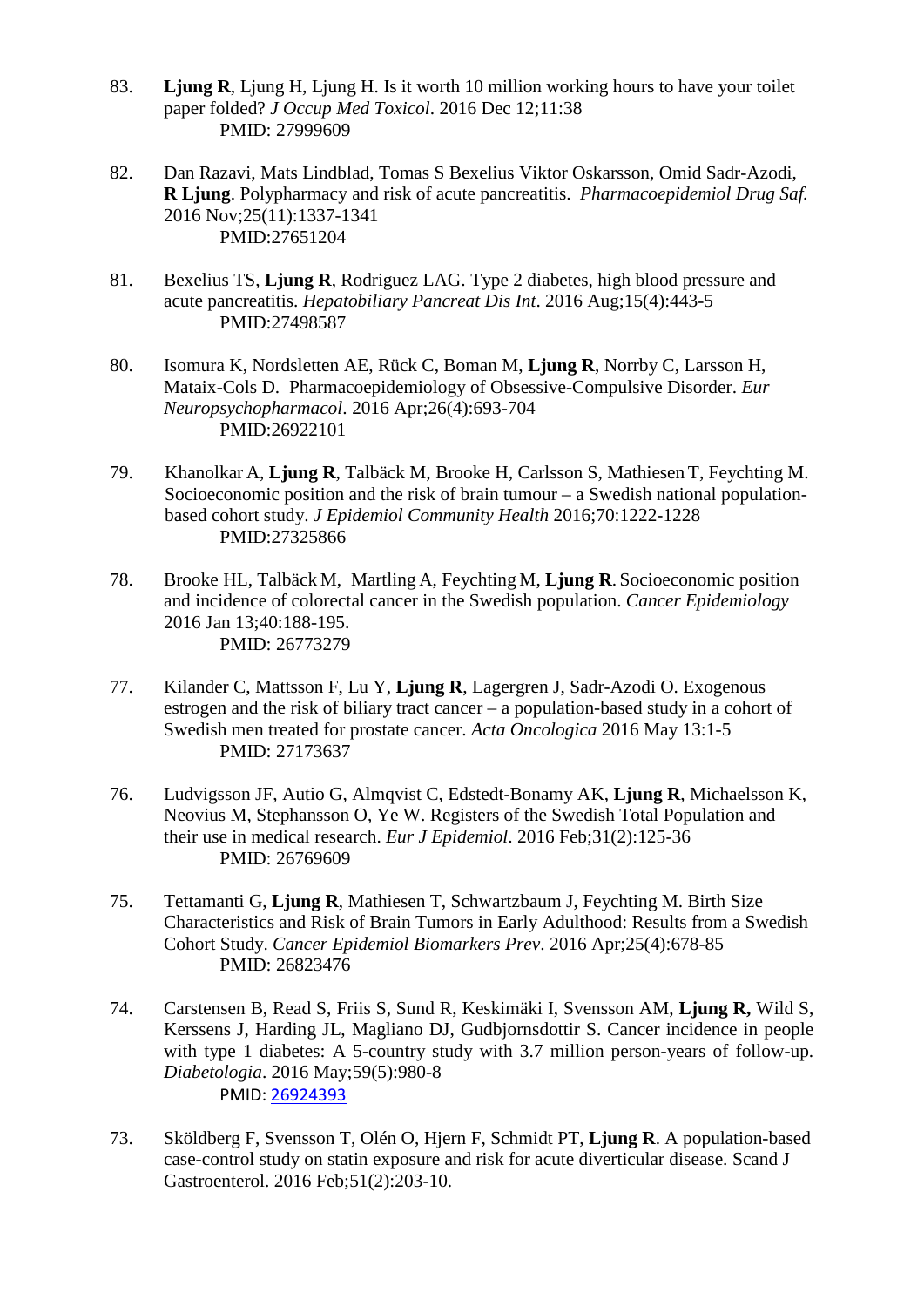- 72. Tao W, Holmberg D, Näslund E, Näslund I, Mattsson F, Lagergren J, **Ljung R**. Validation of obesity surgery in the Swedish National Patient Registry and Scandinavian Obesity Registry (SOReg). *[Obes Surg.](http://www.ncbi.nlm.nih.gov/pubmed/26667162)* 2016 Aug;26(8):1750-6 PMID: 26667162
- 71. Lagergren J, Andersson G, Talbäck M, Drefahl S, Bihagen E, Härkönen J, Feychting M, **Ljung R**. Marital status, education and income in relation to risk of oesophageal and gastric cancer. *Cancer.* 2016 Jan 15;122(2):207-12. PMID: 26447737
- 70. Bandstein N, **Ljung R**, Holzmann M. Risk of Revisits to the Emergency Department in Admitted vs. Discharged Patients with Chest Pain in Relation to High-Sensitivity Cardiac Troponin T Levels. *Int J Cardiol*. 2016 Jan 15;203:341-6. PMID: 26529084
- **2015** 69. Tettamanti G, **Ljung R**, Mathiesen T, Schwartzbaum J, Feychting M. Maternal smoking during pregnancy and the risk of childhood brain tumors: results from a Swedish cohort study. *Cancer Epidemiol*. 2015 Dec 8;40:67-72 PMID: 26680602
- 68. Boström P, Haapamäki M, Matthiessen P, **Ljung R**, Rutegård J, Rutegård M. High arterial ligation and risk of anastomotic leakage in anterior resection for rectal cancer in cardiovascularly compromised patients. *Colorectal Disease* 2015 Nov;17(11):1018- 27. doi: 10.1111/codi.12971 PMID:25851151
- 67. Kilander C, Mattsson F, Lu Y, **Ljung R**, Lagergren J, Sadr-Azodi O.Reproductive factors and risk of biliary tract cancer in a population-based study. *Acta Oncologica*  2015 Mar 9:1-7 PMID: 25752973
- 66. Lu Y, **Ljung R**, Martling A, Lindblad M. Risk of colorectal cancer by subsite in a nationwide prostate cancer cohort in Sweden.. *Cancer Control* 2015 Apr;22(2):263-70 PMID: 26068776
- 65. Sadr-Azodi O, Gudbjörnsdottir S, **Ljung R**. Pattern of increasing HbA1c levels in patients with diabetes mellitus before clinical detection of pancreatic cancer - a population-based nationwide case-control study. *Acta Oncol.* 2015 Jul;54(7):986-92 PMID: [25734801](http://www.ncbi.nlm.nih.gov/pubmed/?term=25734801)
- 64. Jokinen J, Mattsson F, Lagergren K, Lagergren J, **Ljung R**. Suicide Attempt and Future Risk of Cancer - A Nationwide Cohort Study in Sweden. *Cancer Causes and Control* 2015 Mar;26(3):501-9 PMID: 25663573
- 63. Dzayee DM, Moradi T, Beiki O, Alfredsson L, **Ljung R**. Recommended drug use after acute myocardial infarction by migration status and educational level. *Eur J Clin Pharmacoepidemiology* 2015 Apr;71(4):499-505 PMID: 25721250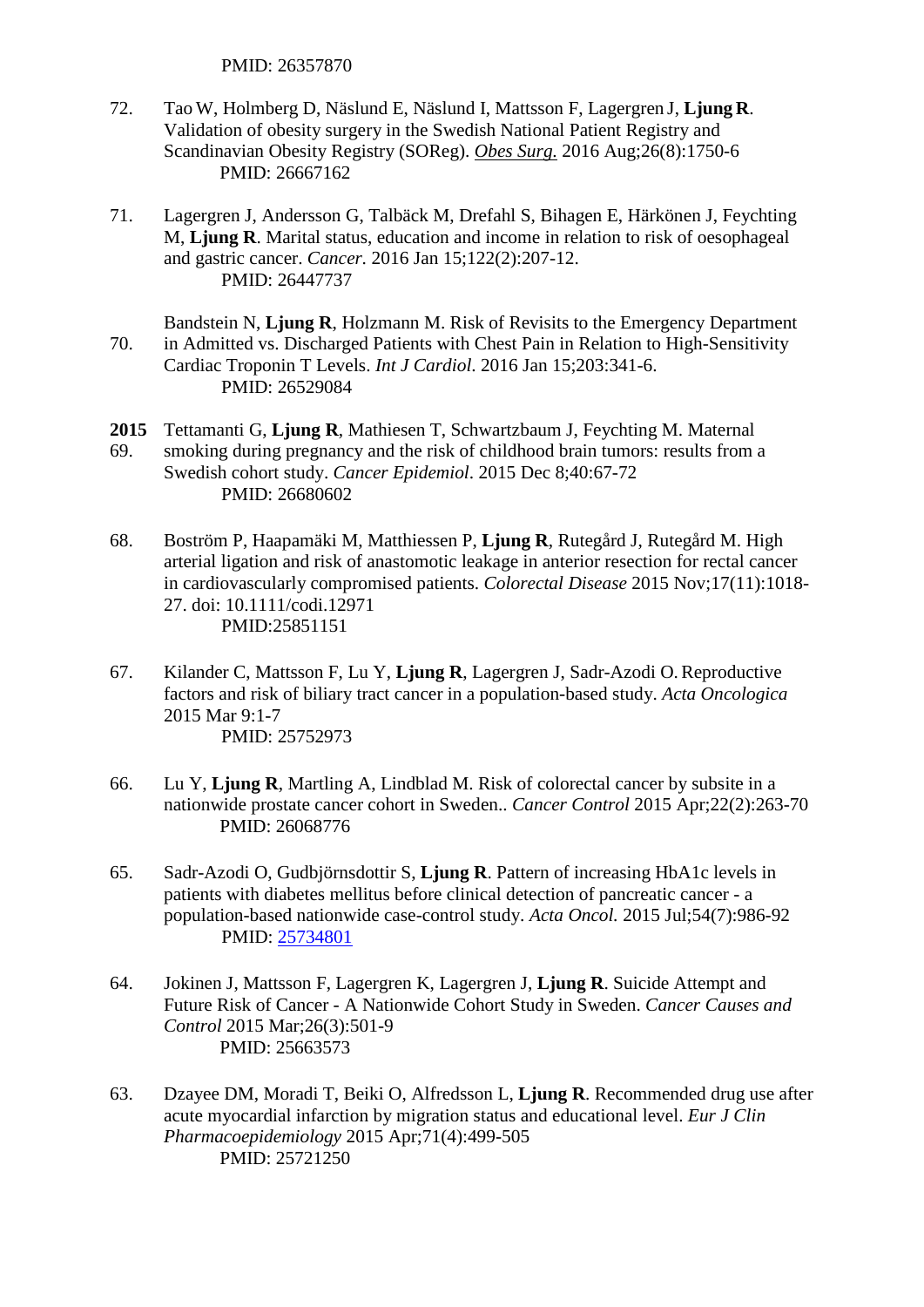- 62. Wikman A, **Ljung R**, Johar A, Hellstadius Y, Lagergren J, Lagergren P. Psychiatric Morbidity And Survival Following Esophageal Cancer Surgery: A Population-Based Cohort Study. *Journal Clinical Oncology* 2015 Feb 10;33(5):448-54. PMID: 25547500
- **2014** Brusselaers N, Mattsson F, Johar A, Wikman A, Lagergren P, Lagergren J, **Ljung R.**  61. Marital status and survival after oesophageal cancer surgery: A population-based nationwide cohort study in Sweden. *BMJ Open* 2014 Jun 6;4(6) PMID: 24907248
- 60. Wang Q, **Ljung R**, Lagergren J, Lu Y. [Prognosis of concomitant users of clopidogrel](http://www.ncbi.nlm.nih.gov/pubmed/24731755)  [and proton-pump inhibitors in a high-risk population for upper gastrointestinal](http://www.ncbi.nlm.nih.gov/pubmed/24731755)  [bleeding.](http://www.ncbi.nlm.nih.gov/pubmed/24731755) *BMC Pharmacol Toxicol*. 2014 Apr 15;15(1):22. PMID: 24731755
- 59. Bandstein N, **Ljung R**, Johansson M, Holzmann MJ. Undetectable High Sensitivity Cardiac Troponin T Level in the Emergency Department and Risk of Myocardial Infarction. *J Am Coll Cardiol.* 2014 Jun 17;63(23):2569-78 PMID: 24694529
- 58. **Ljung R**, Sennerstam R, Mattsson F, Auer G, Lagergren J. Anticoagulant treatment at time of needle biopsy in relation to breast cancer stage at diagnosis. *Int J Cancer* 2014 Jul 1;135(1):238-41 PMID: 24346771
- 57. Löfqvist T, Burström B, Walander A, **Ljung R**. Inequalities in Avoidable Hospitalization by Area Income and the Role of Population Composition: A Population-based Register Study in Stockholm County, Sweden. *BMJ Quality & Safety* 2014 Mar;23(3):206-14 PMID: 24082149
- 56. Björkenstam C, Johansson L-A, Nordström P, Thiblin I, Fugelstad A, *Hallqvist J*, **Ljung R**. Suicide or undetermined intent? – A register-based study of signs of misclassification. *Population Health Metrics* 2014 Apr 17;12(1):11 PMID: 24739594
- 55. **Ljung R**. Patient, Physician, and Researcher My Life's Journey with Recurrent Spontaneous Pneumothorax. *Ann Am Thorac Soc 2014 March;11(3): 442–443* PMID: 24673700
- 54. Kilander C, Mattsson F, **Ljung R**, Lagergren J, Sadr-Azodi O. Systematic underreporting of the population-based incidence of pancreatic and biliary tract cancers. *Acta Oncologica* 2014 Jun;53(6):822-9 PMID: 24341732
- 53. Dzayee D, Beiki O, **Ljung R**, Moradi T. [Downward trend in the risk of second](http://www.ncbi.nlm.nih.gov/pubmed/23165757)  [myocardial infarction in Sweden, 1987-2007: breakdown by socioeconomic position,](http://www.ncbi.nlm.nih.gov/pubmed/23165757)  [gender, and country of birth.](http://www.ncbi.nlm.nih.gov/pubmed/23165757) *Eur J Prev Cardiology* 2014 May;21(5):549-58 PMID: 23165757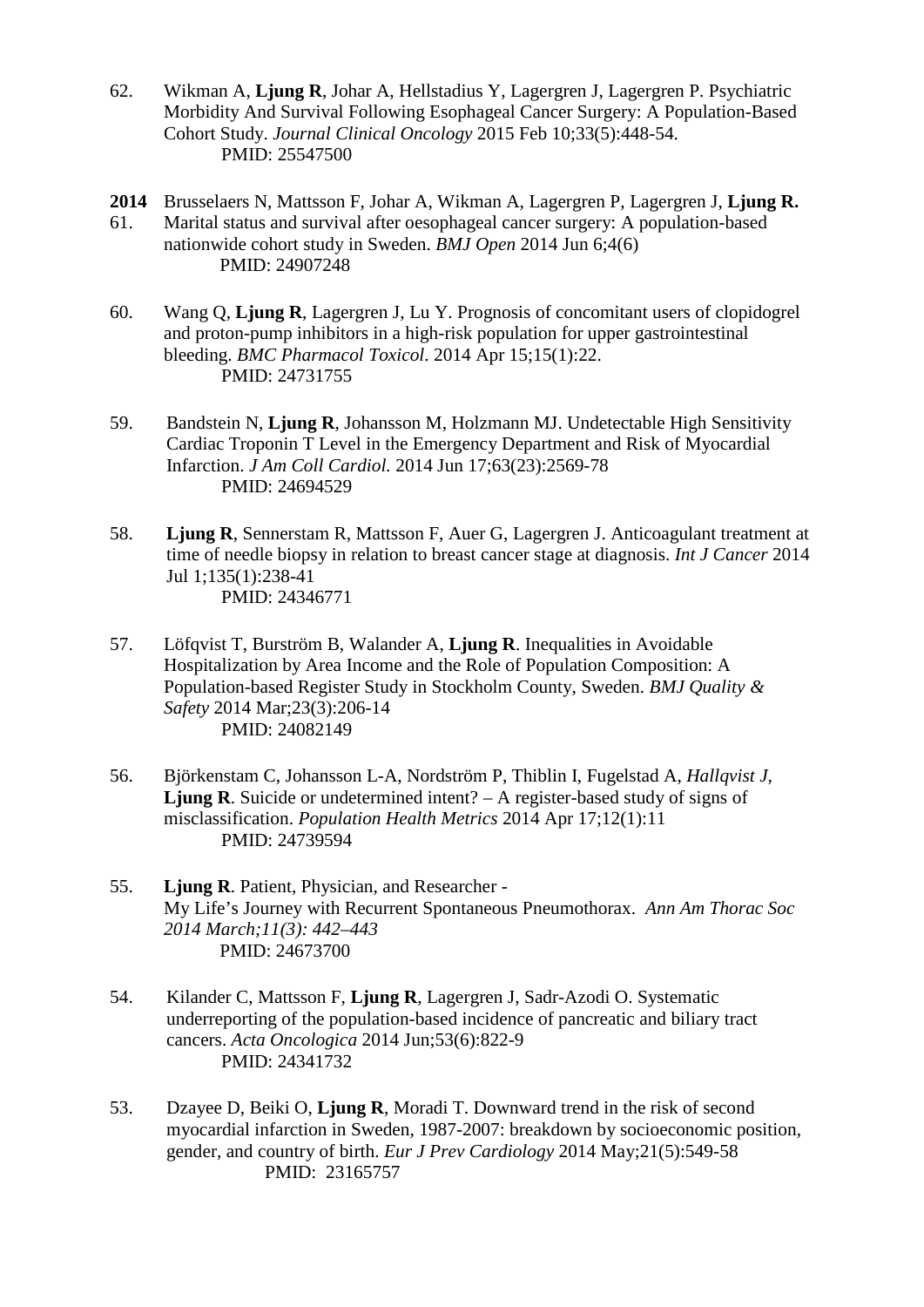- **2013** Dzayee D, Ivert T, Beike O, Alfredsson L, **Ljung R,** Moradi T. Short and long term
- 52. mortality after coronary artery bypass grafting (CABG) is influenced by socioeconomic position but not by migration status in Sweden, 1995-2007. *PLoS One* 2013 May 22;8(5)

51. **Ljung R**, Drefahl S, Andersson G, Lagergren J. Socio-demographic and geographical factors in esophageal and gastric cancer mortality in Sweden. *PLoS One* 2013 Apr 18;8(4)

PMID: 23637965

50. Brusselaers N, **Ljung R**, Mattsson F, Johar A, Wikman A, Lagergren P, Lagergren J. Educational level and survival after oesophageal cancer surgery*. BMJ Open* 2013 Dec 3;3(12)

PMID: 24302504

- 49. Björkenstam E, Hjern A, Mittendorfer-Rutz E, Vinnerljung B, *Hallqvist J*, **Ljung R**. Multi-exposure and clustering of adverse childhood experiences, socioeconomic differences and psychotropic medication in young adults. *PLoS One* 2013;8(1) PMID: 23341951
- 48. Lu Y, Sverdén E, **Ljung R**, Söderlund C, Lagergren J. Use of non-steroidal antiinflammatory drugs and proton pump inhibitors in correlation with incidence, recurrence and fatality of peptic ulcer bleeding. *BMJ Open* 2013 Jan 3;3(1) PMID: 23293249
- 47. Bexelius Sjöberg T, **Ljung R**, Mattsson F, Lagergren J. Cardiovascular disease and risk of acute pancreatitis in a population-based study. *Pancreas* 2013 Aug;42(6):1011- 5

- 46. Björkenstam C, Björkenstam E, **Ljung R**, Vinnerljung B, Tuvblad C. Suicidal behaviour among delinquent former child welfare clients. *European Child & Adolescent Psychiatry* 2013 Jun;22(6):349-55 PMID: 23296473
- 45. Sadr-Azodi O, Mattsson F, Bexelius Sjöberg T, Lindblad M, Lagergren J, **Ljung R**. Oral glucocorticoid use increases the risk of acute pancreatitis – a population-based nested case-control study. *JAMA Int Med* 2013 Feb 25:1-6 PMID: 23440105
- 44. Björkenstam C, Möller J, Ringbäck G, Salmi P, *Hallqvist J*, **Ljung R**. An Association between Initiation of Selective Serotonin Reuptake Inhibitors and Suicide - A Nationwide Register-Based Case-Crossover Study. *PLoS One* 2013 Sep 9;8(9) PMID: 24040131
- 43. Björkenstam E, Dalman C, *Hallqvist J*, **Ljung R**. Risk of new psychiatric episodes in the year following divorce in midlife: cause or selection? - a nationwide register-based study of 703 960 individuals. *International Journal of Social Psychiatry* 2013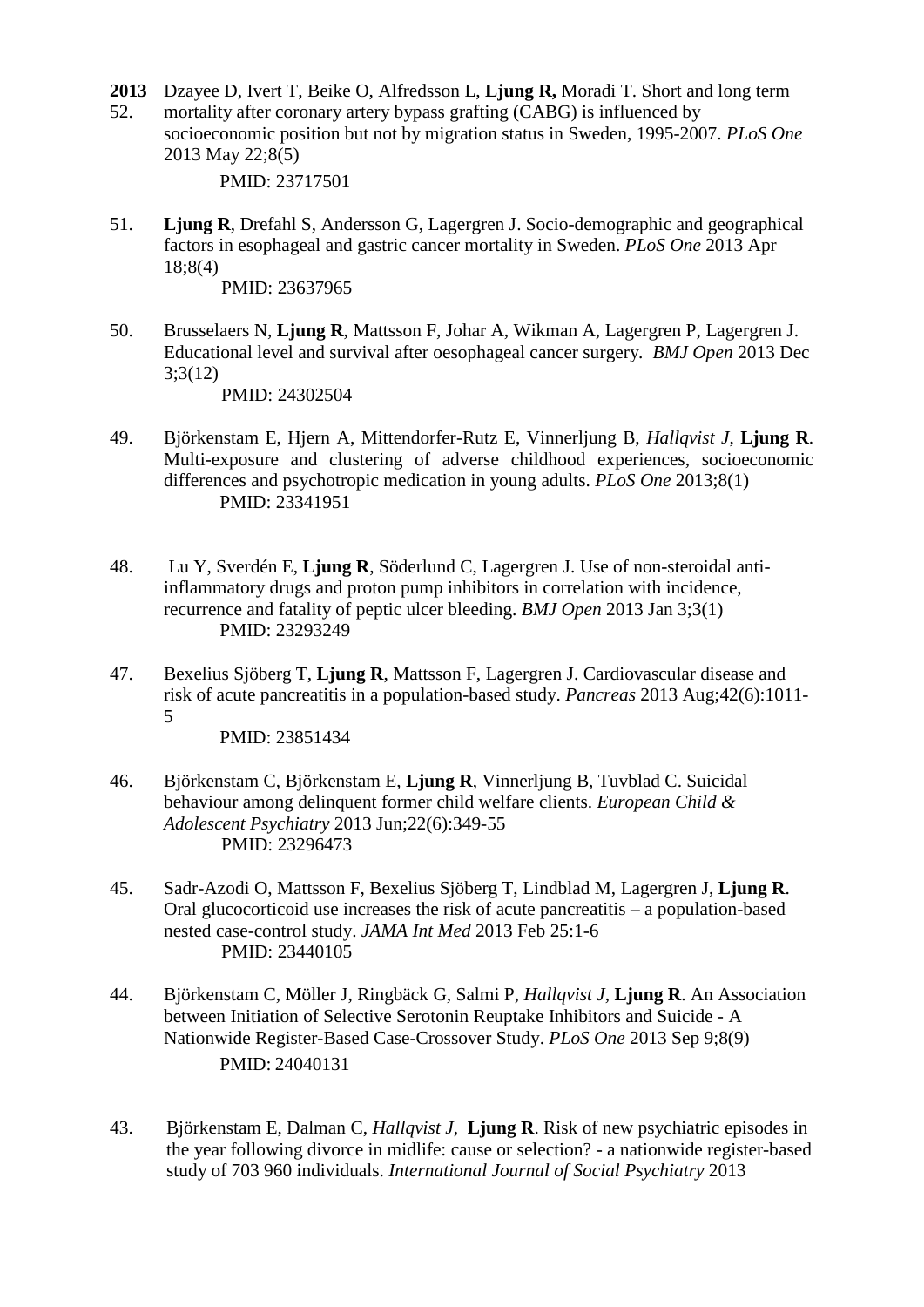Dec;59(8):801-4 PMID: 23071000

- **2012** 42. Johnson JA, Carstensen B, Witte D, Bowker SL, Lipscombe L, Renehan AG; Diabetes and Cancer Research Consortium. [Diabetes and cancer \(1\): evaluating the temporal](http://www.ncbi.nlm.nih.gov/pubmed/22476947)  [relationship between type 2 diabetes and cancer incidence.](http://www.ncbi.nlm.nih.gov/pubmed/22476947) *Diabetologia* 2012 Jun;55(6):1607-18. Review. PMID: 22476947
- 41. Renehan AG, Yeh HC, Johnson JA, Wild SH, Gale EA, Møller H; Diabetes and Cancer Research Consortium. [Diabetes and cancer \(2\): evaluating the impact of](http://www.ncbi.nlm.nih.gov/pubmed/22476948)  [diabetes on mortality in patients with cancer.](http://www.ncbi.nlm.nih.gov/pubmed/22476948) *Diabetologia* 2012 Jun;55(6):1619-32. Review.

- 40. Bodén R, Bexelius TS, Mattsson F, Lagergren J, Lindblad M, **Ljung R**. Antidopaminergic drugs and acute pancreatitis – a population based study. *BMJ Open* 2012 May 11;2(3) PMID: 22581796
- 39. Björkenstam E, **Ljung R**, Burström B, Mittendorfer-Rutz E, *Hallqvist J*, Ringbäck Weitoft G. Quality of medical care and excess mortality in psychiatric patients – a nationwide register-based study in Sweden. *BMJ Open* 2012 Feb 24;2 PMID: 22368297
- 38. **Ljung R**, Rück C, Mattsson F, Sjöberg Bexelius T, Lagergren J, Lindblad M. Selective serotonin receptor blockers and risk of acute pancreatitis – a Swedish population-based case-control study. *J Clin Psychopharmacology* 2012 Jun;32(3):336-40 PMID: 22544014
- 37. **Ljung R**, Lagergren J, Sjöberg Bexelius T, Mattsson F, Lindblad M. Increased risk of acute pancreatitis among tetracycline users in a Swedish population-based case-control study. *Gut* 2012 Jun;61(6):873-6 PMID: 21957155
- 36. **Ljung R**, Talbäck M, Haglund B, Jonasson JM, Gudbjörnsdòttir S, Steineck G. Insulin glargine use and short-term incidence of breast cancer — a four-year population-based observation. *Acta Oncologica* 2012 Mar;51(3):400-2 PMID: 22497435
- 35. Janszky I, Ahnve S, **Ljung R**, Mukamal KJ, Wallentin L, Stenestrand U. Daylight saving time shifts and incidence of myocardial infarction – the role of previous cardiac events, individual risk factors and medication. *Sleep Medicine* 2012 Mar;13(3):237-42 PMID: 22285108
- 34. **PEDAGOGICAL PAPER: Ljung R**, Jansson C, Nordenstedt H, Martin L, Lagergren P, Lagergren J. Twelve tips for conducting a postgraduate course on study design and study protocol writing for the medical profession. *Medical Teach* 2012;34(1):25-9*.*  PMID: 21777128
- **2011** Björkenstam E, Björkenstam C, Vinnerljung B*, Hallqvist J*, **Ljung R**. Juvenile
- 33. delinquency, socioeconomic background, and suicide - A Swedish national cohort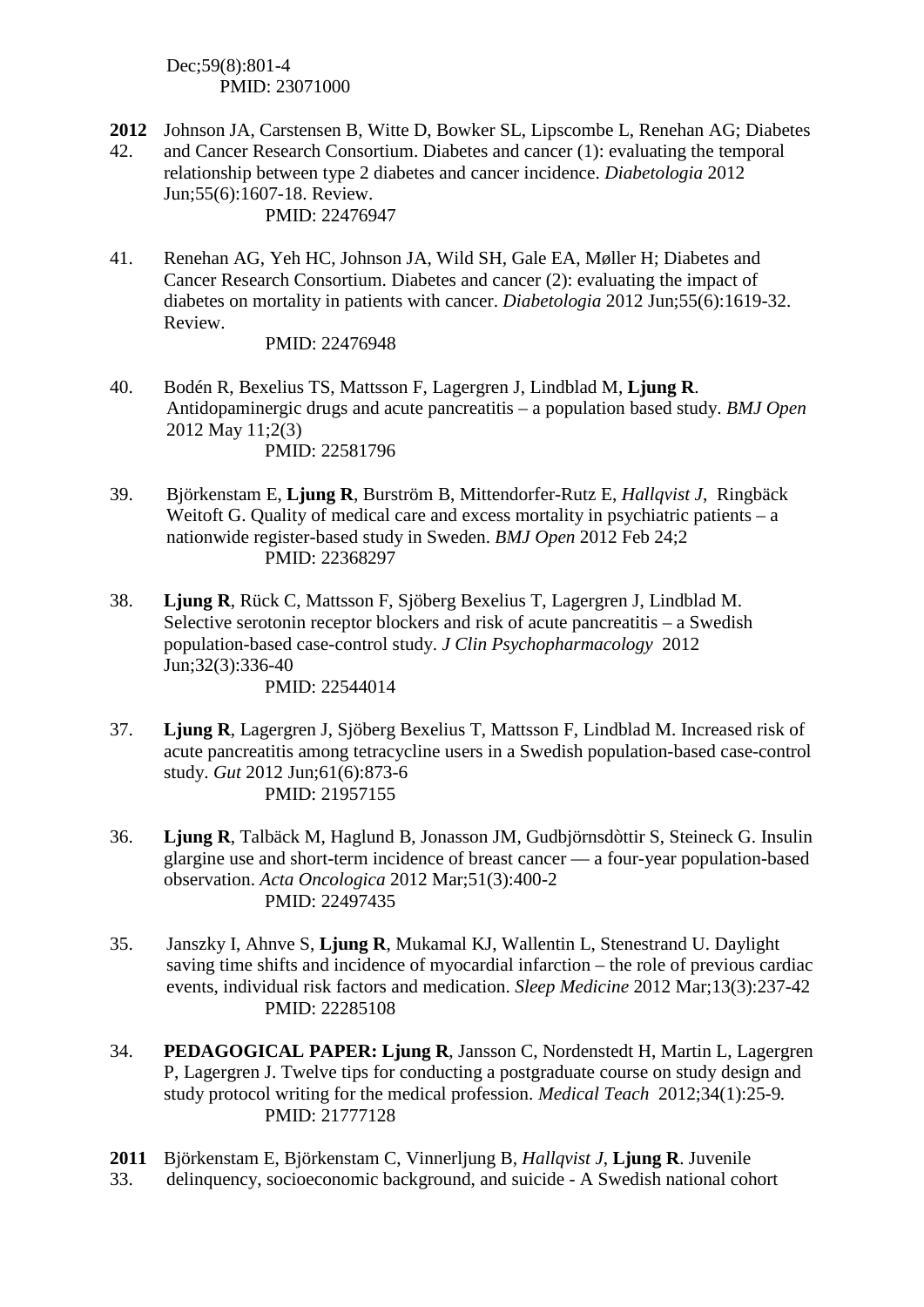study of 992 881 young adults. *Int J Epidemiology* 2011 Dec;40(6):1585-1592 PMID: 22158668

- 32. Agardh EE, Sidorchuk A, *Hallqvist J*, **Ljung R**, Peterson S, Moradi T, Allebeck P. The burden of type 2 diabetes attributable to low socioeconomic position in Sweden. *Population Health Metrics* 2011 Dec 16;9(1):60 PMID: 22176634
- 31. Razavi D, **Ljung R**, Lu Y, Andrén-Sandberg A, Lindblad M. Reliability of Acute Pancreatitis Diagnosis Coding in a National Patient Register -A Validation Study in Sweden. *Pancreatology* 2011 Nov 17;11(5):525-532 PMID: 22094886
- 30. **Ljung R**, Sjöberg Bexelius T, Martin L, Lagergren J. Oral disease and risk of pancreatic cancer. *Epidemiology* 2011 Sep;22(5):749-750. PMID: 21811117
- 29. **Ljung R**, Lu Y, Lagergren J. High concomitant use of interacting drugs and low use of gastroprotective drugs among NSAID users in an unselected population. *Drugs Aging*. 2011 Jun 1;28(6):469-76. PMID:21639406
- 28. **Ljung R**, Talbäck M, Haglund B, Jonasson JM, Gudbjörnsdòttir S, Steineck G. Insulin glargine use and short-term incidence of malignancies - a three-year population-based observation. *Acta Oncol*. 2011 Jun;50(5):685-93. PMID: 21506898
- 27. Calissendorff J, **Ljung** R. Thyroxin substitution and open-angle glaucoma: a nationwide register-based study on filled prescriptions. *Br J Ophthalmol*. 2011 Apr;95(4):592-4. PMID: 21258079
	-
- 26. **Ljung R**, Martin L, Lagergren J. Oral disease and risk of oesophageal and gastric cancer in a nationwide nested case-control study in Sweden. *Eur J Cancer*. 2011 Sep;47(14):2128-32

- 25. Möller J, Björkenstam E, **Ljung R**, Yngwe MA. Widowhood and the risk of psychiatric care, psychotropic medication and all-cause mortality: a cohort study of 658,022 elderly people in Sweden. *Aging Ment Health*. 2011 Mar;15(2):259-66. PMID: 21140303
- 24. **Ljung R**, Reimers A, Ericsson O, Burström B. Inequality in quality? Regional and educational differences in treatment with fluoroquinolone in urinary tract infection of 236,376 Swedish patients. *BMJ Qual Saf*. 2011 Jan;20(1):9-14. PMID: 21228070
- 23. Björkenstam C, Weitoft GR, Hjern A, Nordström P, *Hallqvist J*, **Ljung R**. School grades, parental education and suicide--a national register-based cohort study. *J Epidemiol Community Health*. 2011 Nov;65(11):993-8. PMID: 20961868
- **2010** Janszky I, *Hallqvist J*, **Ljung R**, Hammar N. Insulin-like growth factor binding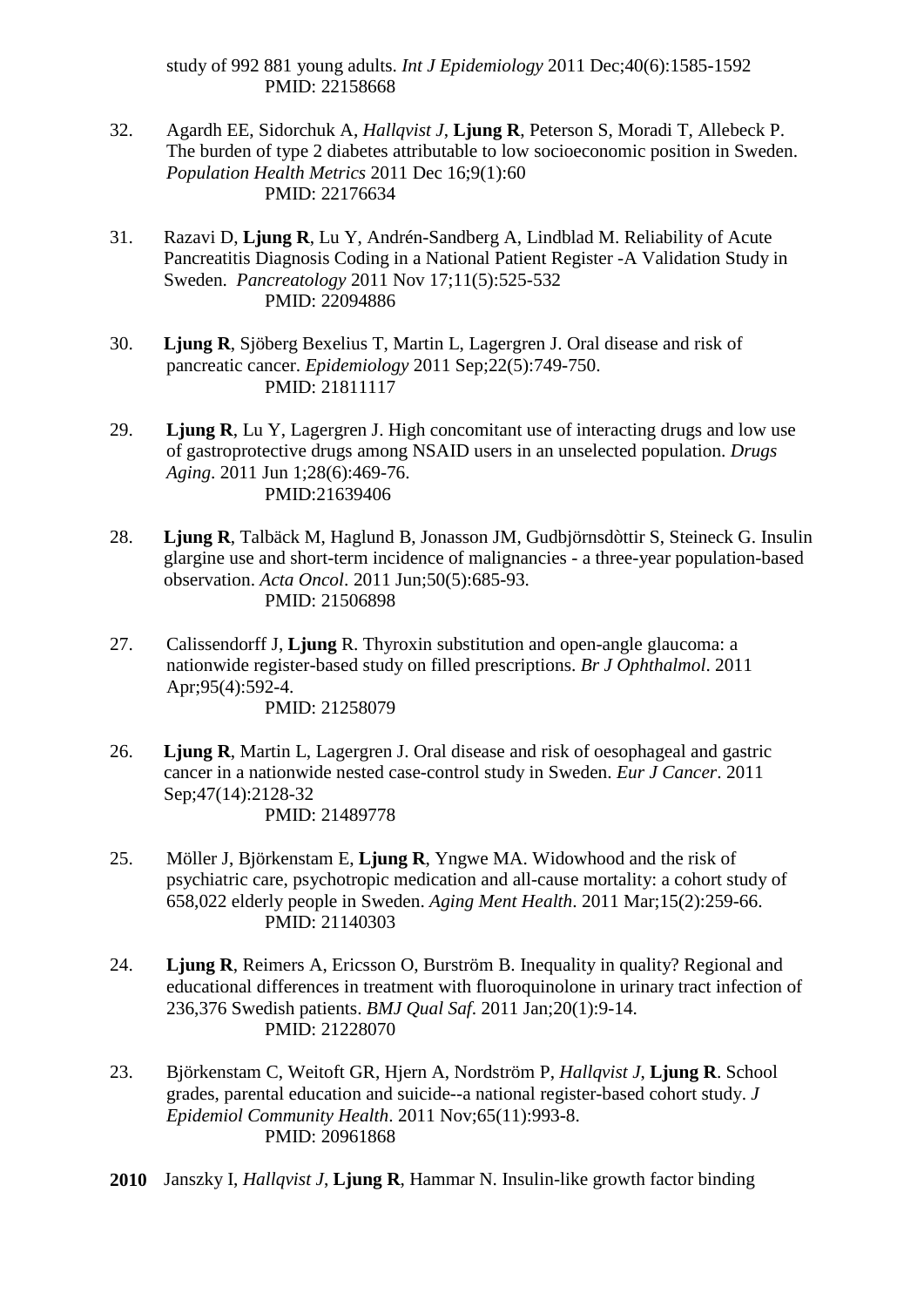- 22. protein-1 is a long-term predictor of heart failure in survivors of a first acute myocardial infarction and population controls. *Int J Cardiol*. 2010 Jan 7;138(1):50-5. PMID: 18793810
- 21. **Ljung R**, Lindam A, Gottvall K, Stephansson O. Cesarean section rate in uncomplicated pregnancy as an indicator of healthcare quality. *Acta Obstet Gynecol Scand*. 2010 Dec;89(12):1608-10. PMID: 20524837
- **2009** 20. Jonasson JM, **Ljung R**, Talbäck M, Haglund B, Gudbjörnsdòttir S, Steineck G. Insulin glargine use and short-term incidence of malignancies-a population-based follow-up study in Sweden. *Diabetologia*. 2009 Sep;52(9):1745-54. PMID: 19588120
- 19. Janszky I, Mukamal KJ, **Ljung R**, Ahnve S, Ahlbom A, *Hallqvist J*. Chocolate consumption and mortality following a first acute myocardial infarction: the Stockholm Heart Epidemiology Program. *J Intern Med*. 2009 Sep;266(3):248-57.

- 18. Janszky I, *Hallqvist J*, **Ljung R**, Ahlbom A, Hammar N. Prognostic role of the glucometabolic status assessed in a metabolically stable phase after a first acute myocardial infarction: the SHEEP study. *J Intern Med*. 2009 Apr;265(4):465-75. PMID: 19019187
- 17. **Ljung R**, Danielsson M, Lindam A. Medication abortion as a quality indicator for regional comparisons in Sweden. *Am J Public Health*. 2009 Feb;99(2):197-8. PMID: 19059843
- 16. Mukamal KJ, *Hallqvist J*, Hammar N, **Ljung R**, Gémes K, Ahlbom A, Ahnve S, Janszky I. Coffee consumption and mortality after acute myocardial infarction: the Stockholm Heart Epidemiology Program. *Am Heart J*. 2009 Mar;157(3):495-501. PMID: 19249420
- **2008** Weitoft GR, Rosén M, Ericsson O, **Ljung R**. Education and drug use in Sweden--a
- 15. nationwide register-based study. *Pharmacoepidemiol Drug Saf*. 2008 Oct;17(10):1020-8. PMID: 18720428
- 14. Janszky I, **Ljung R**. Shifts to and from daylight saving time and incidence of myocardial infarction. *N Engl J Med*. 2008 Oct 30;359(18):1966-8. PMID: 18971502
- 13. Janszky I, **Ljung R**, Rohani M, *Hallqvist J*. Heavy snoring is a risk factor for case fatality and poor short-term prognosis after a first acute myocardial infarction. *Sleep*. 2008 Jun;31(6):801-7. PMID: 18548824
- 12. **Ljung R**. Use of desmopressin and concomitant use of potentially interacting drugs in elderly patients in Sweden. *Eur J Clin Pharmacol*. 2008 Apr;64(4):439-44. PMID:18180913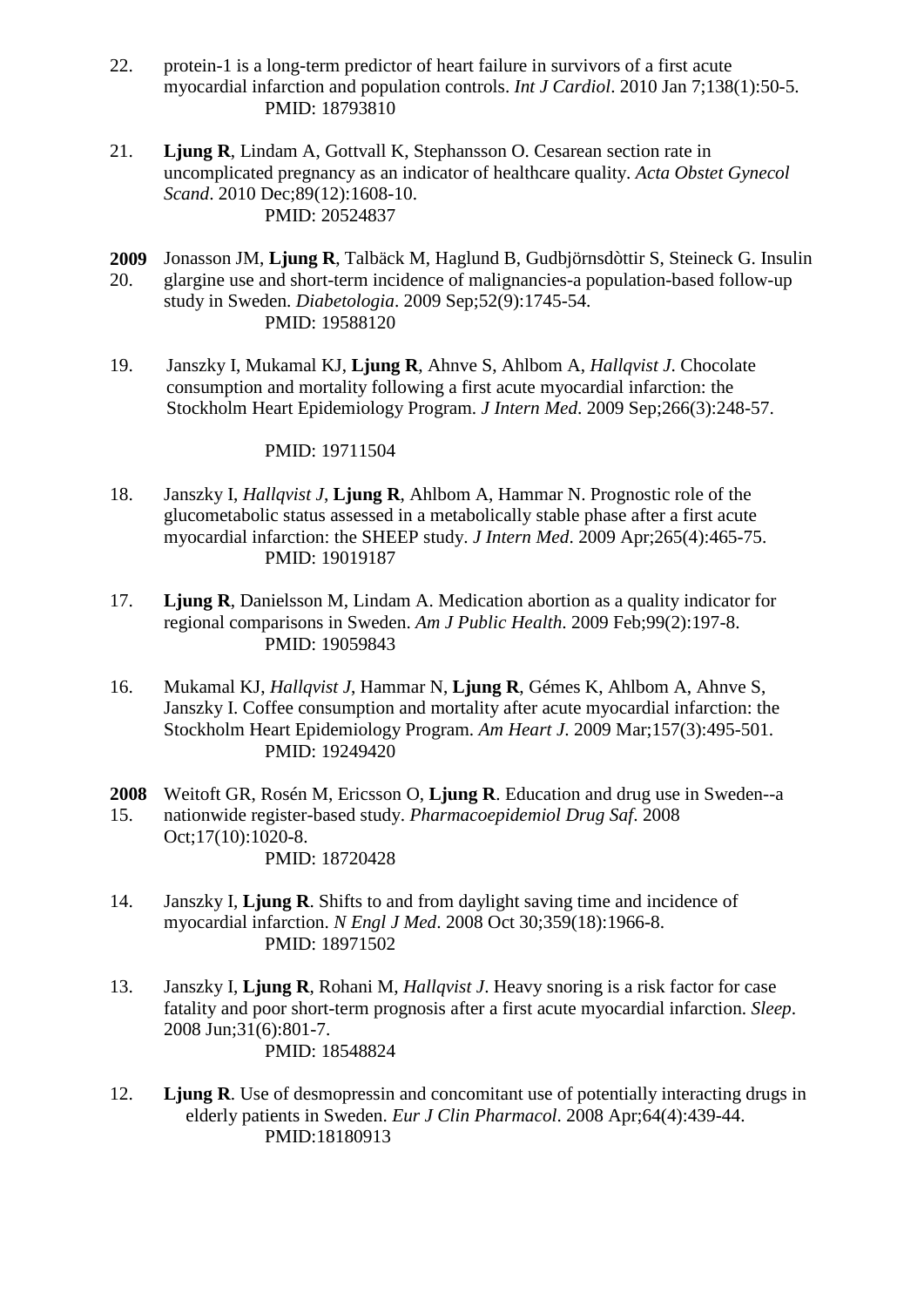- 11. **Ljung R**, Björkenstam C, Björkenstam E. Ethnic differences in antidepressant treatment preceding suicide in Sweden. *Psychiatr Serv*. 2008 Jan;59(1):116-7. PMID:18182555
- 10. Janszky I, **Ljung R**, Ahnve S, *Hallqvist J*, Bennet AM, Mukamal KJ. Alcohol and long-term prognosis after a first acute myocardial infarction: the SHEEP study. *Eur Heart J*. 2008 Jan;29(1):45-53. Epub 2007 Nov 7. PMID:17989078
- **2007** 9. Janszky I, Ahnve S, **Ljung R**. Weekend versus weekday admission and stroke outcome in Sweden from 1968 to 2005. *Stroke*. 2007 Sep;38(9):94. PMID:17656663
- 8. **Ljung R**. Reduction in postdischarge suicide in Sweden. *Psychiatr Serv*. 2007 Jun;58(6):879-80. PMID: 17535956
- 7. **Ljung R**, Köster M, Janszky I. Weekend admission for myocardial infarction. *N Engl J Med*. 2007 Jul 5;357(1):86-7. PMID:17615635
- 6. **Ljung R**, *Hallqvist J*. Socioeconomic position, clustering of risk factors, and the risk of myocardial infarction. *Am J Public Health*. 2007 Nov;97(11):1927-8. PMID: 17901421 THESIS
- 5. **Ljung R**, *Hallqvist J*. Misclassification of occupation-based socioeconomic position and gender comparisons of socioeconomic risk. *Scand J Public Health*. 2007;35(1):17- 22.

PMID:17366083 THESIS

**2006** 4. **Ljung R**, *Hallqvist J*. Accumulation of adverse socioeconomic position over the entire life course and the risk of myocardial infarction among men and women: results from the Stockholm Heart Epidemiology Program (SHEEP). *J Epidemiol Community Health*. 2006 Dec;60(12):1080-4. PMID: 17108306 THESIS

**2005** 3. **Ljung R**, Peterson S, *Hallqvist J*, Heimerson I, Diderichsen F. Socioeconomic differences in the burden of disease in Sweden. *Bull World Health Organ*. 2005 Feb;83(2):92-9. Epub 2005 Feb 24. PMID: 15744401 THESIS

**2003** 2. [Schwarzinger M,](http://www.ncbi.nlm.nih.gov/pubmed/?term=Schwarzinger%20M%5BAuthor%5D&cauthor=true&cauthor_uid=14633276) [Stouthard ME,](http://www.ncbi.nlm.nih.gov/pubmed/?term=Stouthard%20ME%5BAuthor%5D&cauthor=true&cauthor_uid=14633276) [Burström K,](http://www.ncbi.nlm.nih.gov/pubmed/?term=Burstr%C3%B6m%20K%5BAuthor%5D&cauthor=true&cauthor_uid=14633276) [Nord E.](http://www.ncbi.nlm.nih.gov/pubmed/?term=Nord%20E%5BAuthor%5D&cauthor=true&cauthor_uid=14633276) Cross-national agreement on disability weights: **the European Disability Weights Project**. [Popul Health Metr.](http://www.ncbi.nlm.nih.gov/pubmed/14633276) 2003 Nov 21;1(1):9. PMID: 14633276

[Essink-Bot ML,](http://www.ncbi.nlm.nih.gov/pubmed/?term=Essink-Bot%20ML%5BAuthor%5D&cauthor=true&cauthor_uid=12219156) [Pereira J,](http://www.ncbi.nlm.nih.gov/pubmed/?term=Pereira%20J%5BAuthor%5D&cauthor=true&cauthor_uid=12219156) [Packer C,](http://www.ncbi.nlm.nih.gov/pubmed/?term=Packer%20C%5BAuthor%5D&cauthor=true&cauthor_uid=12219156) [Schwarzinger M,](http://www.ncbi.nlm.nih.gov/pubmed/?term=Schwarzinger%20M%5BAuthor%5D&cauthor=true&cauthor_uid=12219156) [Burstrom K.](http://www.ncbi.nlm.nih.gov/pubmed/?term=Burstrom%20K%5BAuthor%5D&cauthor=true&cauthor_uid=12219156) Cross-national

**2002** 1. comparability of burden of disease estimates: **the European Disability Weights Project**. Bull World Health Organ. 2002;80(8):644-52. PMID: 12219156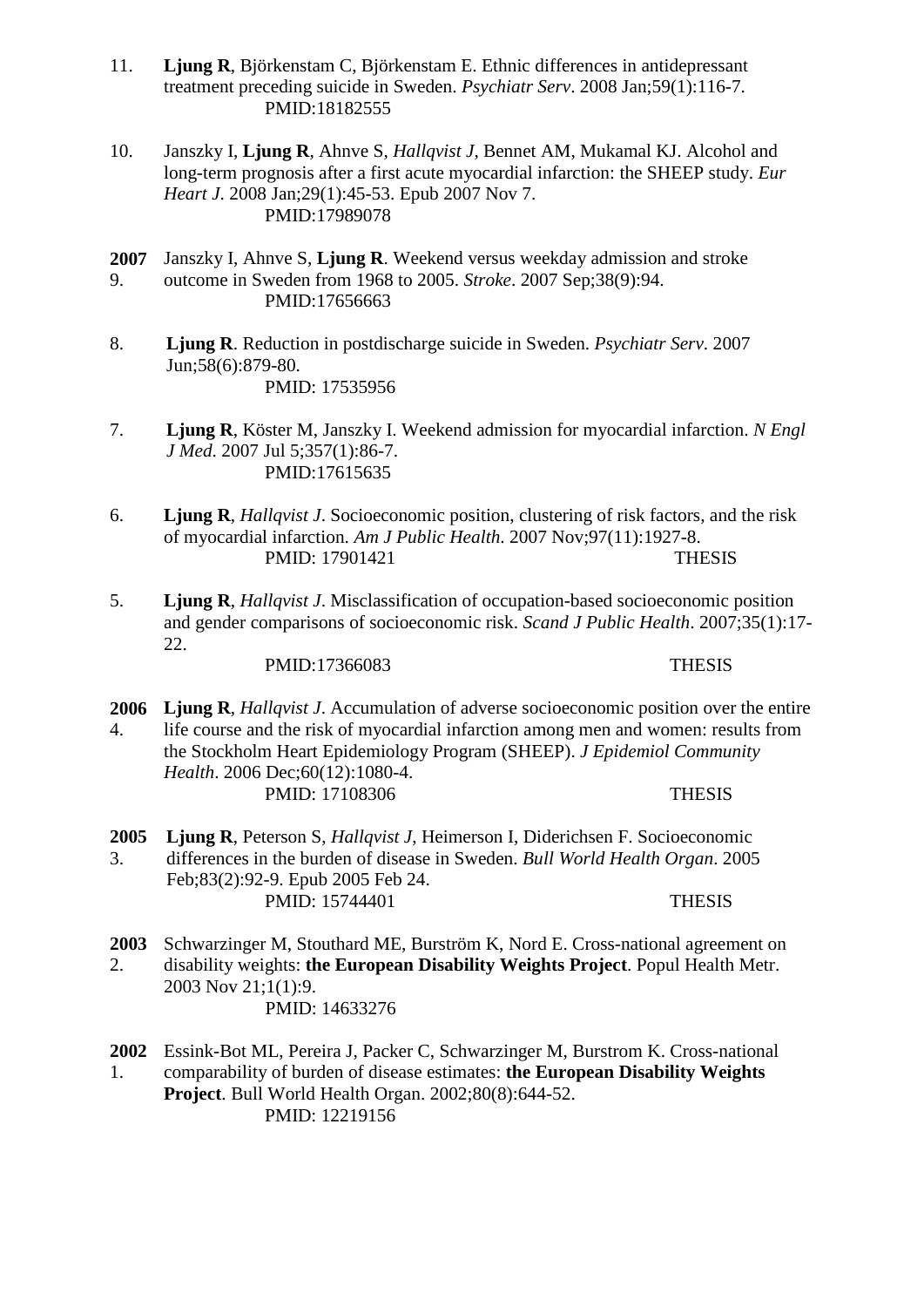## **Letter to the Editor**

*Letter to the editor without original data and author replies:*

Author Reply: Bandstein N, **Ljung R**, Johansson M, Holzmann MJ. [Reply: high](http://www.ncbi.nlm.nih.gov/pubmed/25104540)  [sensitivity cardiac troponin T: testing time is also a learning time.](http://www.ncbi.nlm.nih.gov/pubmed/25104540) J Am Coll Cardiol. 2014 Aug 12;64(6): author reply 633-4.

PMID: 25104540

**PEDAGOGICAL PAPER:** Janszky I, Möller J, Stenfors-Hayes T, **Ljung R**. Case-based introduction to medical statistics for health professionals by peers. *Med Teach*. 2010;32(5):443.

PMID: 20437630

**Ljung R**, Klint A, Holm LE. Nationwide population-based Nordic screening mammography registers: the only key to final evaluation? *Acta Radiol*. 2011 Apr 1;52(3):247.

PMID: 21498358

Author Reply: Janszky I, **Ljung** R, Ahnve S, *Hallqvist J*, Bennet AM, Mukamal KJ Moderate drinking, psychological factors, and cardiovascular protection [Eur Heart J.](http://www.ncbi.nlm.nih.gov/pubmed/?term=10.1093%2Feurheartj%2Fehn556) 2009 Feb;30(3):author reply 382-3.

**Ljung, R**. North Korea – svältande vän eller kommunistisk fiende? *Bibl Laeger*  2001;193:49-61 (abstract in English)

## **Articles in the journal of the Swedish medical association** *(Läkartidningen, indexed in PubMed) and other Swedish health care journals:*

Hägerkvist R, Rönnemaa E, Dunder K, Gårdmark M, **Ljung R**. [In Swedish: Läkemedelsverket aktivt i EU:s godkännande av nya läkemedel. En genomgång av proceduren – från ansökan till apotekshyllan]. *Läkartidningen.* 2019;116:FI6L

**Ljung R,** Gedeborg R. [In Swedish: SSRi under graviditet och risk för autism - svår fråga att besvara i epidemiologiska studier]. *Läkartidningen* 2018; 115:E3CW

**Ljung R,** Wändel Liminga U, Gedeborg R, Möllby H, Personne M, Arlander E. [In Swedish: Läkemedelsverket: Alvedon 665 mg med modifierad frisättning på väg ut från marknaden]. *Läkartidningen* 2018; Jan 22;115. pii: EZHR PMID: 29360129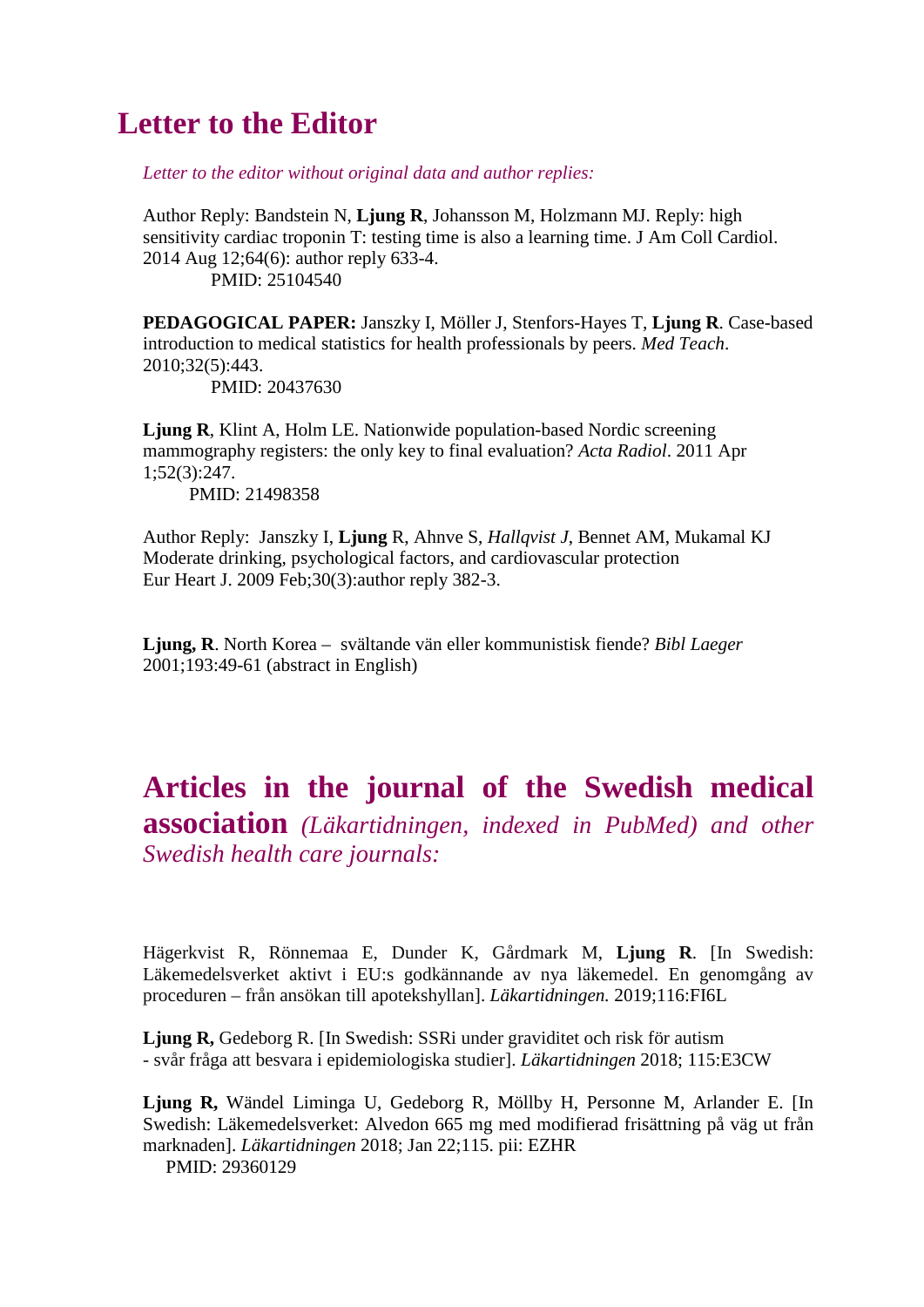**Ljung R**. [In Swedish: Apropå! Fusk på läkarprogrammet!] *Läkartidningen* 2017;114:EXHP PMID: 29292982

Jokinen J, **Ljung R**. [In Swedish: Unga som gjort självmordsförsök har kraftigt förkortad livslängd]. *Läkartidningen.* 2017;114:EYDZ

Ringbom T, Salin K, Scholz B, Hillver SE, **Ljung, R**. Tonvis med diklofenak i våra vatten – regeländring behövs. *Läkartidningen*. 2017;114:EWL6 PMID: 29292933

**Ljung R**. [In Swedish : Schack – och matt armbåge]. *Läkartidningen*. 2016 Sep 20;113. pii: D9P7. PMID:27673590

**PEDAGOGICAL PAPER: Ljung R**. [In Swedish: Välkomna blivande socialmedicinare!] *Läkartidningen.* 2016 Aug 10;113. pii: D7L6 PMID:27529147

Cederlund A, Lundgren F, Appelquist M, **Ljung R**. Kan ni räkna rätt till 32? - Preliminär analys av valideringen av tandhälsoregistret. *Tandläkartidningen* 2015:8;66-67.

Cederlund A, Lundgren F, Appelquist M, **Ljung R**. Tandläkare och tandhygienister – kan ni räkna rätt till 32? - Preliminär analys av valideringen av tandhälsoregistret. *Tandhygienisttidningen* 2015

**PEDAGOGICAL PAPER: Ljung R**. Gabriel Wikström – vem då? Bör blivande läkare veta namnet på Sveriges sjukvårdsminister? *Läkartidningen.* 2015 Jul 13-19;112(29-31) :1301 2015 Jul 14;112. pii: DHLW. PMID:26173132

Holzmann M J, Bandstein N, Johansson M, **Ljung R**. HEART-score förbättrar inte riskvärderingen. *Läkartidningen* 2014 Jun 16-22;111(25):1132-3 PMID:25072079

**Ljung R**. Sned könsfördelning - Varför så få framtida (manliga) referenter? [\[Gender imbalance. Why so few future \(male\) reviewers?\].](http://www.ncbi.nlm.nih.gov/pubmed/24669485) *Läkartidningen*. 2014 Feb 12- 18;111(7):257. Swedish. No abstract available. PMID: 24669485

Karregård C, **Ljung R**. Forskare – bjud på dina rön! [Researchers – offer your findings!] *Läkartidningen*. 2013 Mar 20-26;110(12):639-40 PMID: 23614213

**PEDAGOGICAL PAPER:** Djärv T, **Ljung R**, Lagergren J. Så nås ST-läkarnas delmål för medicinsk vetenskap på ett högkvalitativt sätt. [\[How resident physicians milestones](http://www.ncbi.nlm.nih.gov/pubmed/23427726)  [for medical science are reached with high quality\].](http://www.ncbi.nlm.nih.gov/pubmed/23427726) *Läkartidningen.* 2013 Jan 23- 29;110(4):163.

PMID: 23427726

**Ljung R**, Ludvigsson JF, Mattsson F, Lagergren J. Validera mera! Gemensamt intresse att kvalitetssäkra svenska hälsodataregister. [\[Validate more! Common interest in quality](http://www.ncbi.nlm.nih.gov/pubmed/23193932)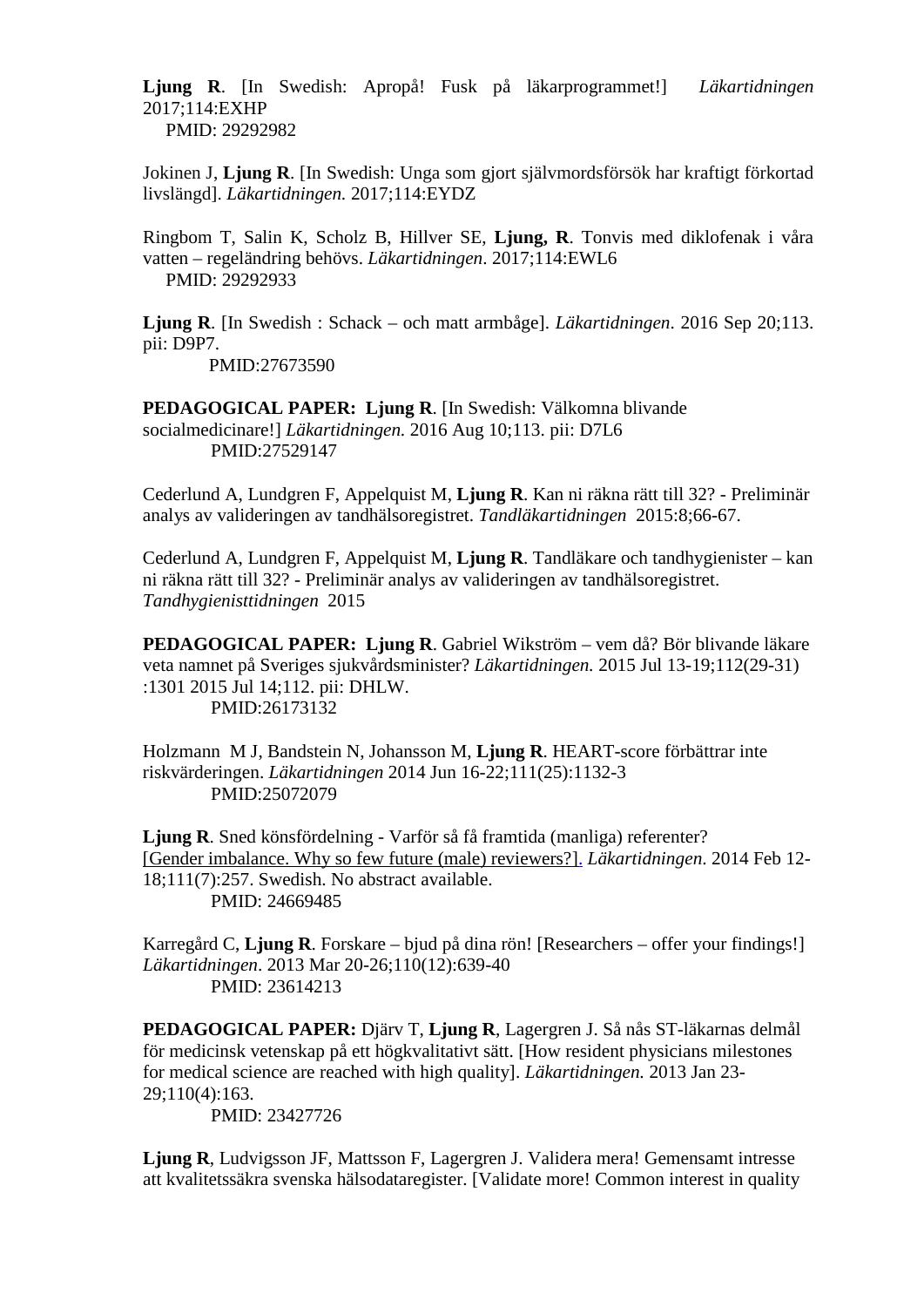[assurance of Swedish health](http://www.ncbi.nlm.nih.gov/pubmed/23193932) data registries]. *Läkartidningen.* 2012 Oct 17- 23;109(42):1872-3. PMID: 23193932

Lagergren J, Lagergen P, Lindblad M, **Ljung R**, Lu Y, Mattsson F. Registerbaserad klinisk forskning Internationellt konkurrenskraftig men svårigheterna underskattas. [\[Register-based clinical research. Internationally competitive, but the difficulties are](http://www.ncbi.nlm.nih.gov/pubmed/22993892)  [underestimated\].](http://www.ncbi.nlm.nih.gov/pubmed/22993892) *Läkartidningen.* 2012 Aug 22-Sep 4;109(34-35):1456-7. PMID: 22993892

Ljung R. Nej till undvikbar slutenvård som prestationsersättning. [No to "avoidable" [hospitalization" as performance compensation\].](http://www.ncbi.nlm.nih.gov/pubmed/22611876) *Läkartidningen.* 2012 Apr 4-10;109(14- 15):732. Swedish. No abstract available. PMID: 22611876

Karnehed N, Österlund N, Isaksson AK, Nyman M, Skjöldebrand Sparre L, **Ljung R**. Felaktig diagnoskodning försvårar uppföljning av gravidas sjukfrånvaro. *Läkartidningen*. 2012 Feb 109 (4):168

PMID: 22482229

Köster M, **Ljung R**, Åberg A, Heurgren M. [Health data registries necessary for followup of the quality of health care!]. *Läkartidningen*. 2009 Sep 16-22;106(38):2380. PMID:19848346

**Ljung R**, Ericsson O, Köster M. [Quality indicators for antibiotic prescription in primary health care. Based on data from the National Board of Health and Welfare's drug registry]. *Läkartidningen*. 2007 Oct 10-16;104(41):2952-4. PMID: 17977303

## **Books and reports**

Nationella kvalitetsregisters täckningsgrad – beskrivning, beräkning och bedömning. PM 2014:3. Myndigheten för Vårdanalys.

Lägesrapport inom patientsäkerhetsområdet 2014. Socialstyrelsen. 2014. Artikelnummer: 2014-4-7

Lägesrapport inom patientsäkerhetsområdet 2013. Socialstyrelsen. ISBN: 978-91-7555-048-0

Öppna Jämförelser av hälso- och sjukvårdens kvalitet och effektivitet. Jämförelser mellan landsting 2012. Sveriges kommuner och landsting och Socialstyrelsen. ISBN 978-91-7164-852-5

Öppna Jämförelser av hälso- och sjukvårdens kvalitet och effektivitet. Jämförelser mellan landsting 2011. Sveriges kommuner och landsting och Socialstyrelsen. ISBN 978-91-7164-742-9

Öppna Jämförelser av hälso- och sjukvårdens kvalitet och effektivitet. Jämförelser mellan landsting 2010. Sveriges kommuner och landsting och Socialstyrelsen. ISBN 978-91-7164-587-6